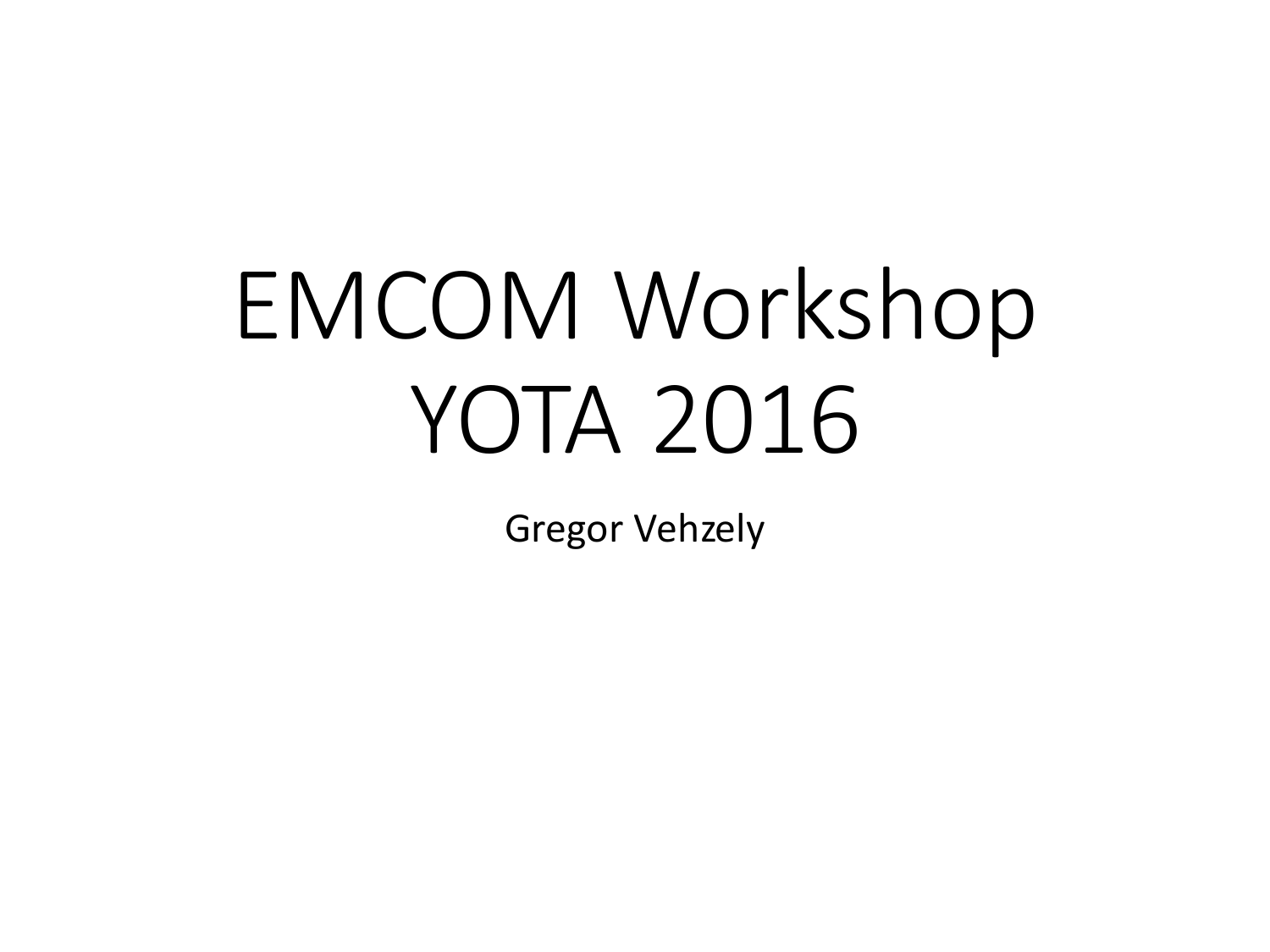# Possible setup of the workshop

- We can run one big workshop
	- Participants split into groups
	- Each group prepare a separate part (winlink, pactor, WLAN, echolink)
	- At the end we have a ready setup EMCOM unit
- We do several small workshops based on one topic each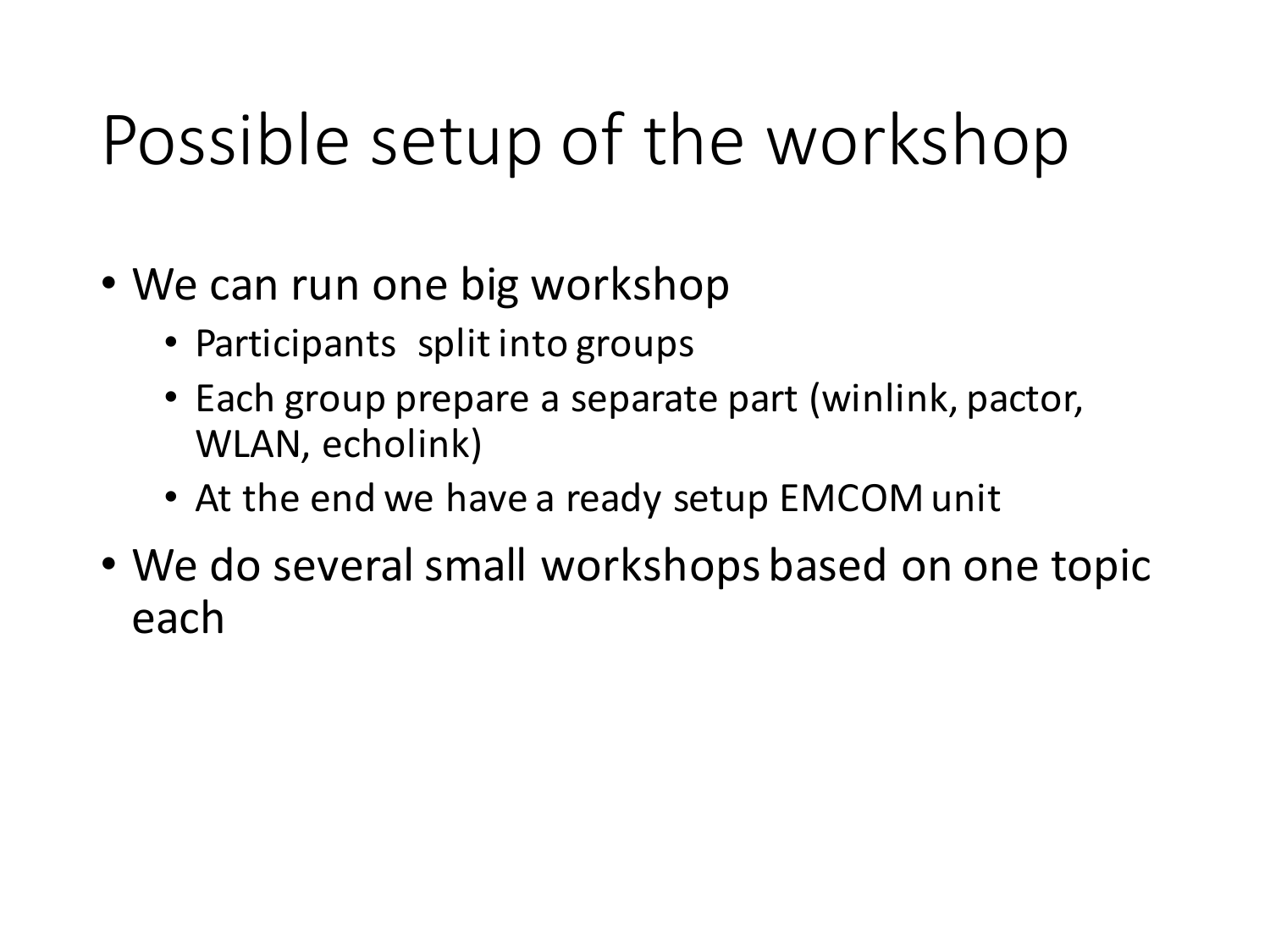# Getting started with EMCOM

- Why we do it
- When we do it
- How we do it
- Examples from the past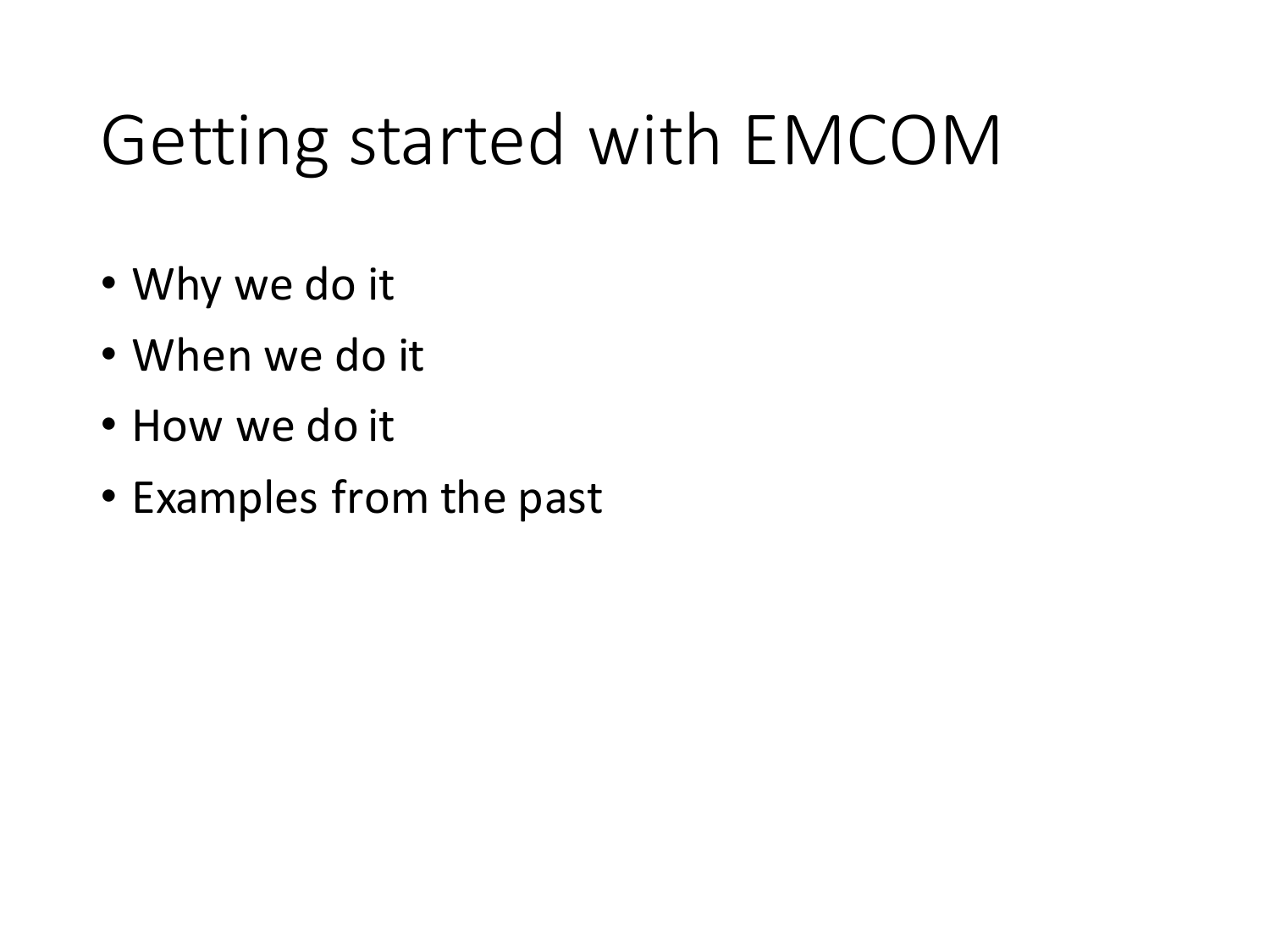### Intro to the Winlink system

- Installation of RMS Express
- Configuration und customizing
- Setting up the transceiver and the pactor modem
- Send/Receive operation
- The "ALC"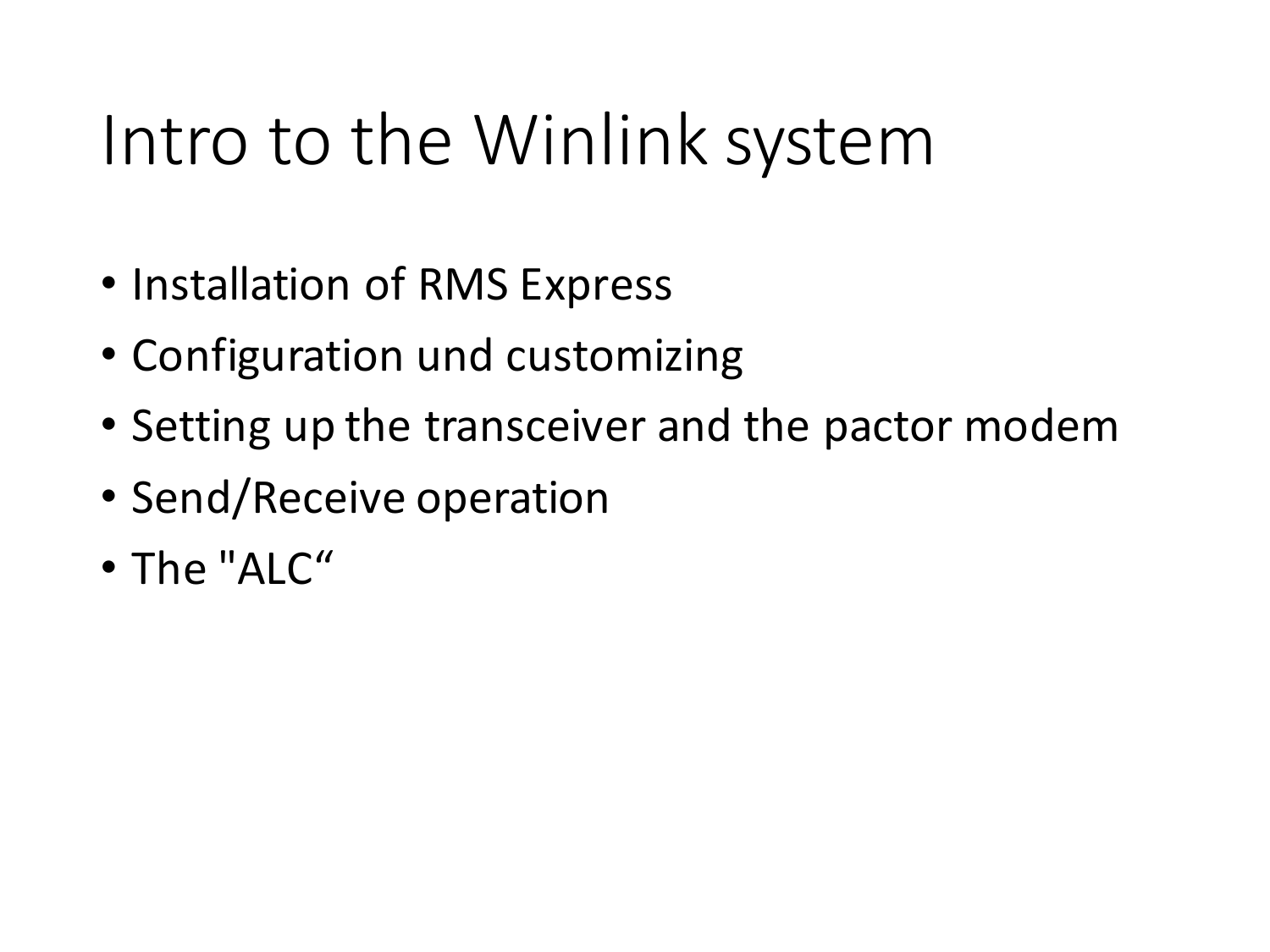#### Winmor

- An cheap alternative to pactor
- Interface setup
- Send/Receive Operation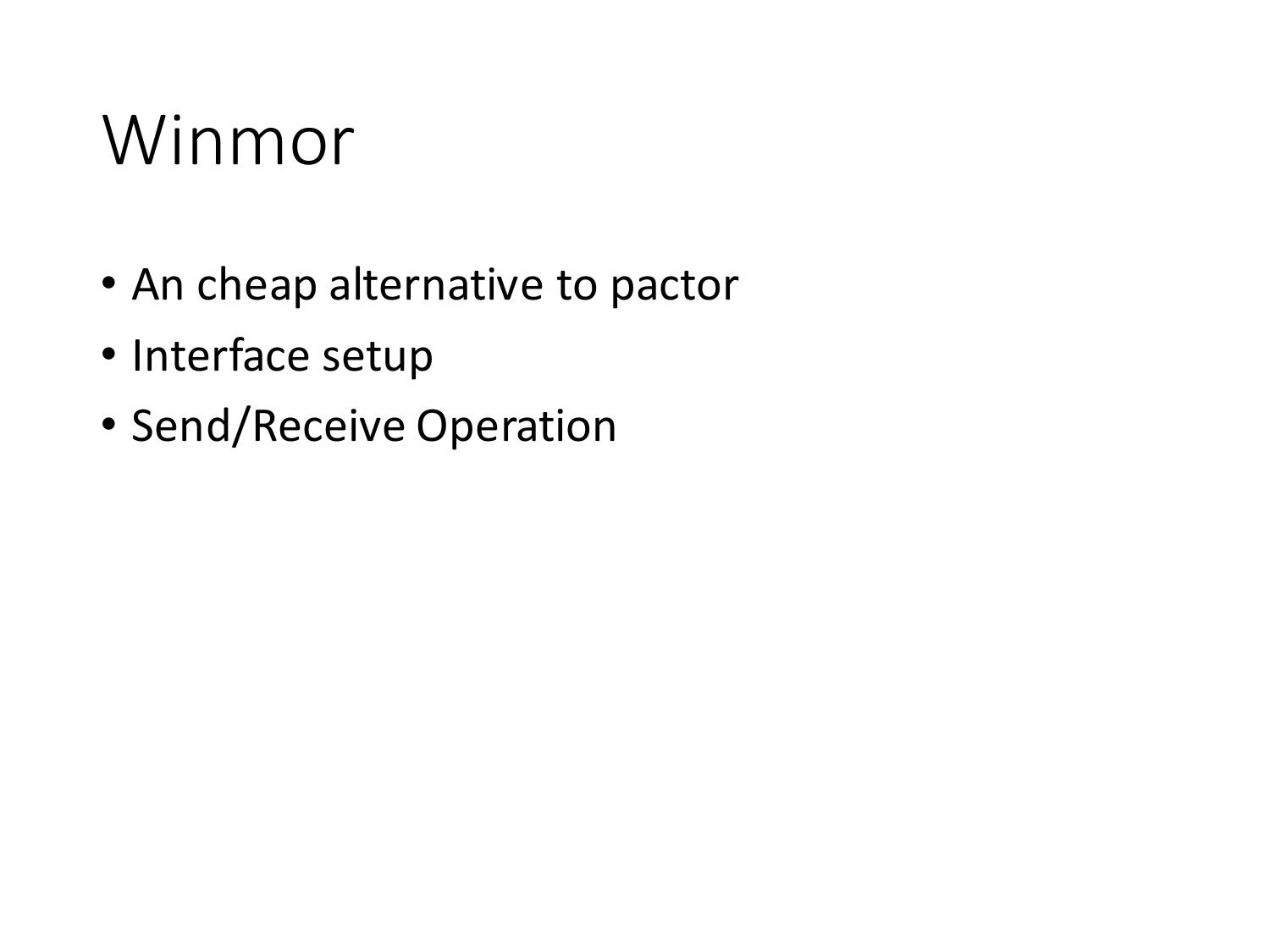#### APRS and EMCOM

- What can APRS do in EMCOM situations?
- Raspberry Pi for mobile gateway/repeater/message center and visualization
- Setting up the raspi
- Installing APRS sw
- Configuring the interface
- Which mode? (KISS/TARP)
- UPS for the setup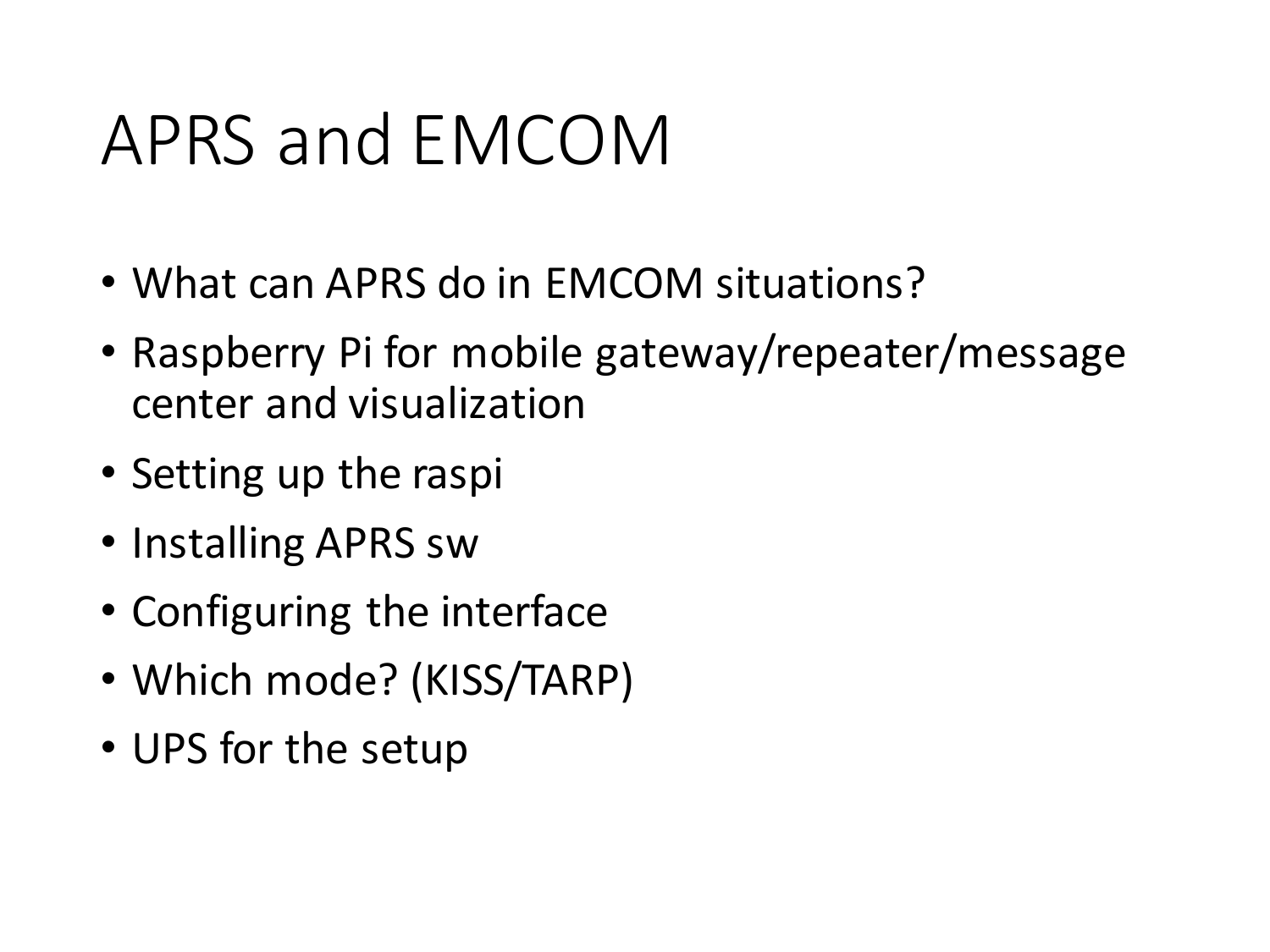#### WLAN links and Hamnet

- Setting up HamNet
- Setting up an WLAN link based on UBNT or Microtik HW
- Setting up RMS express in HAMNET or any other IP based infrastructure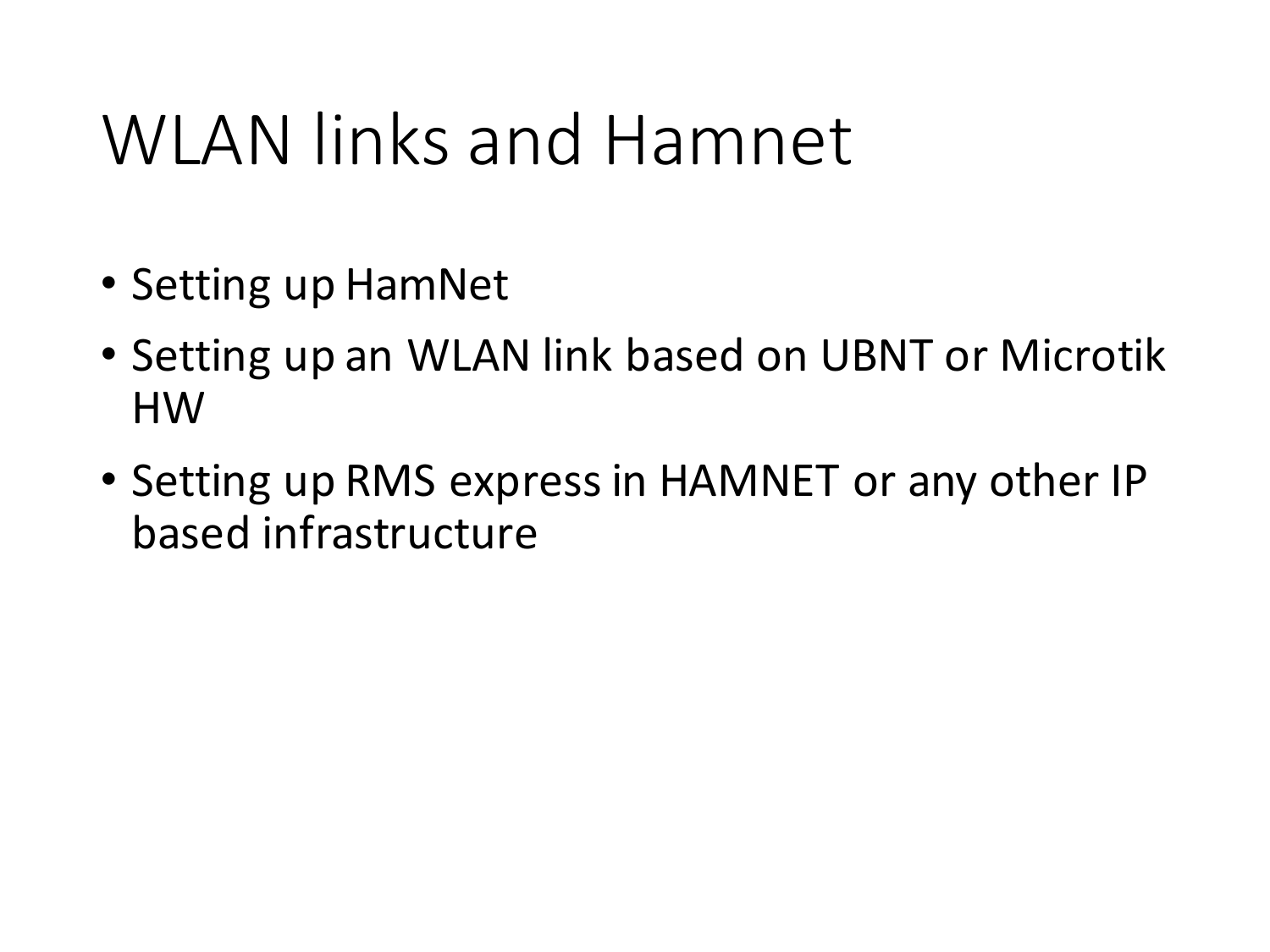# Why we should not forget 2m/70cm

- Local voice communication
- Echolink
- DMR
- Dstar
- APRS
- Crossband repeaters